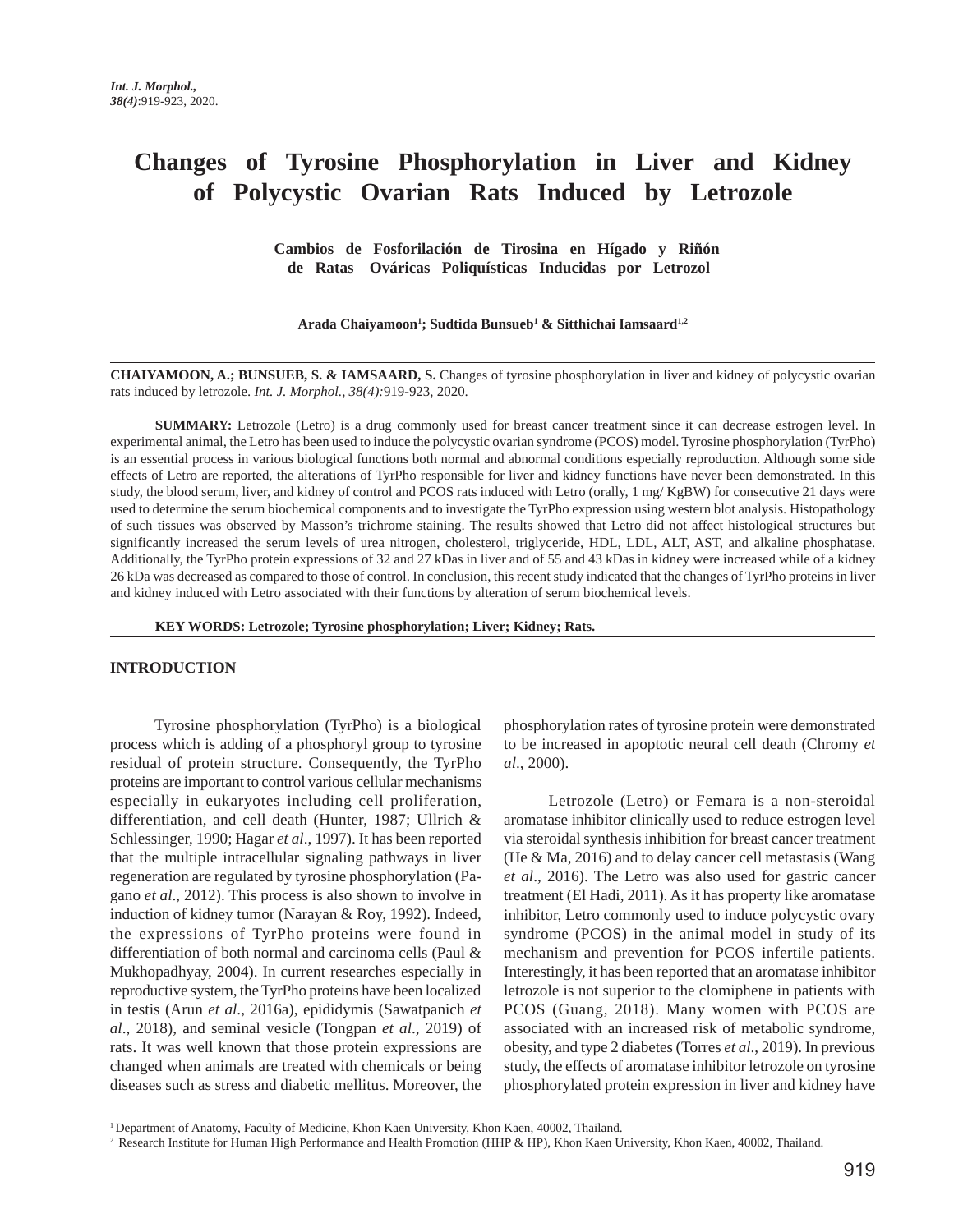never been demonstrated. We therefore aimed to investigate the alterations of liver and renal function parameters and of their tissue TyrPho expressions in rats induced with Letro.

## **MATERIAL AND METHOD**

**Animals and experimental design:** The Wistar female rats (180-200 g) were purchased from the Nomura Siam International Co., Ltd., Pathumwan, Bangkok, Thailand before transferring to the Animal Laboratory Unit, Faculty of Medicine, Khon Kaen University, Thailand. This experiment was approved by the Animal Ethics Committee of Faculty of Medicine, Research Affaires, Khon Kaen University (Record No. AEMDKKU 011/2019). After acclimatization for 7 days, the animals ( $n = 7$ , each group) were divided into 2 groups; control group orally received carboxymethyl cellulose solution (Union science trading, Thailand) and letrozole treated group was induced for PCOS by oral administration with letrozole (Femora®, Inhouse pharmacy, USA), 1 mg/KgBW for consecutive 21 days (Kafali *et al*., 2004).

**Sample collection and histopathological study:** After euthanasia and abdominal wall opening, both liver and kidney were collected and fixed in 10 % formalin diluted with PBS, pH 7.4 for 48 h. The fixed specimens were histologically processed by using automatic tissue processor at the Department of Pathology, Faculty of Medicine, Khon Kaen University. Subsequently, the infiltrated samples were embedded in paraffin and sectioned with 5-7 mm thickness. Then, the paraffin sections were stained with Masson trichrome (catalogue no. HT15, Sigma-Aldrich) to investigate the thickness of the collagen fibers and histological changes in liver and kidney tissues. All microphotographs were captured by using Nikon light ECLIPSE E200 microscope with a DKM1200 digital camera.

**Serum collection and biochemical assays:** Blood from all animals was collected from the left ventricle by cardiac puncture and centrifuged at 12000 rpm, 4 °C for 10 min to separate the serum from blood cells. The serum was sent to Clinical Chemistry Unit, Srinagarind Hospital, Faculty of Medicine, KKU, Thailand, for biochemical analyses of blood glucose level and liver and renal function parameters.

SDS-PAGE and western blot: Liver and kidney were homogenized with RIPA buffer (Cell Signaling Technology Inc., USA) containing protease inhibitor cocktails and centrifuged at 14,000 rpm at 4 °C for 10 min. Protein concentrations of the liver and kidney tissue lysates were measured using a NanoDrop ND-1000 Spectrophotometer (NanoDrop Technologies Inc., USA) at an absorbance of 280 nm. Total protein lysate (100 mg) was loaded and separated onto sodium dodecyl sulfate–polyacrylamide gel electrophoresis (SDS-PAGE) before staining with Coomasie blue to observe the protein profile. To study the tyrosine phosphorylated protein expression, the separated proteins were transferred onto nitrocellulose membrane. The membrane was incubated with5 % skim-milk blocking solution and washed with 0.05 % PBST. Then it was incubated with anti-phosphotyrosine primary antibody  $[1:2000 \, (v/v);$  Millipore Co., USA] or b-actin antibody [1:2000 (v/v) dilution; Santa Cruz Biotechnology Inc., USA] at 4 °C overnight. After that, the membrane was incubated with goat anti-mouse conjugated horseradish peroxidase (HRP) secondary antibody for 1 h at room temperature and washed with 0.05 % PBS. In subsequence, the expression of antigen-antibody complex was detected by adding an enhanced chemiluminescence (ECL) substrate under gel doct 4 (Image Quant 400, GH Healthcare, USA).

**Statistical analysis:** The independent t-test was performed to analysis of the statistically significant differences (P≤0.05) between treated and control groups by using SPSS statistics 19.0 software.

**RESULTS** Table I. Comparisons of the serum biochemical parameters between control and letrozoletreated female rats.

## The results showed that all parameters of serum biochemistry except the blood sugar in the letrozole (Letro) treated animals were significantly different from those of control rats  $(P < 0.05)$  as shown in the Table I. It was found that the serum levels of urea nitrogen, cholesterol, triglyceride, HDL, LDL, ALT, AST, and alkaline phosphatase in Letro

| Serum biochemical parameters | Control            | Letrozole          |
|------------------------------|--------------------|--------------------|
| Blood sugar $(mg/dL)$        | $198.94 \pm 10.29$ | $204.50 \pm 1.19$  |
| Urea nitrogen (mg/dL)        | $19.10 \pm 0.00$   | $23.70 \pm 0.08*$  |
| Creatinine (mg/dL)           | $0.29 \pm 0.00$    | $0.27 \pm 0.00*$   |
| Cholesterol (mg/dL)          | $49.40 \pm 1.67$   | $64.00 \pm 0.00*$  |
| Triglyceride (mg/dL)         | $53.40 \pm 1.67$   | $67.00 \pm 0.79*$  |
| $HDL$ (mg/dL)                | $36.05 \pm 1.25$   | $49.50 \pm 0.40^*$ |
| $LDL$ (mg/dL)                | $5.35 \pm 0.42$    | $8.00 \pm 0.00*$   |
| ALT (U/L)                    | $24.70 \pm 0.84$   | $35.50 \pm 0.40*$  |
| AST (U/L)                    | $70.75 \pm 2.09$   | $111.50 \pm 1.19*$ |
| Alkaline phosphatase $(U/L)$ | $58.75 \pm 2.09$   | $124.00 \pm 0.79*$ |

\*Statistically significant difference (P < 0.05) compared to control. Data are expressed as mean  $\pm$  SD (N=5).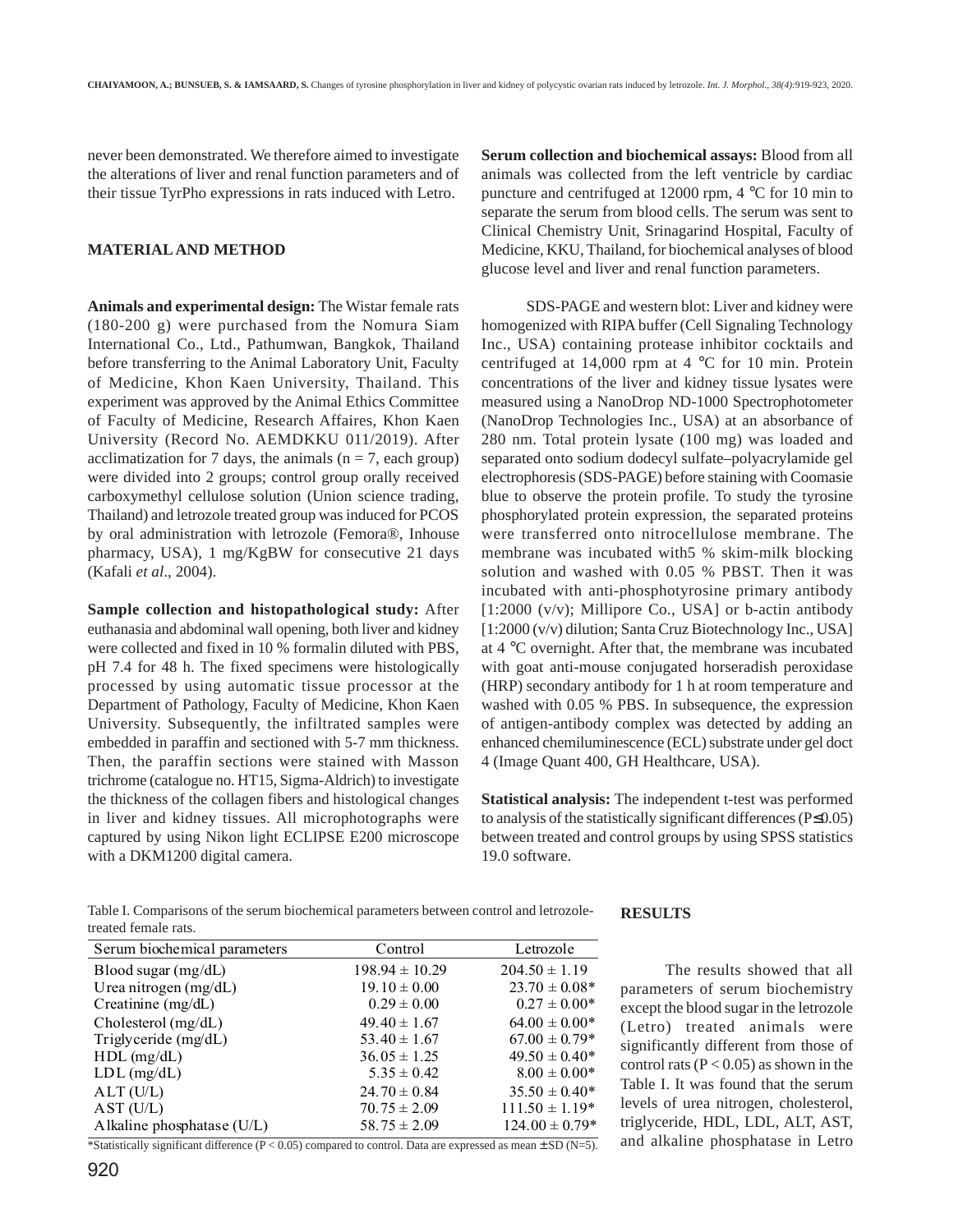group were significantly increased as compared to control (Table 1). However, only creatinine level was significantly decreased in Letro-treated animals.

In addition, it was demonstrated that the total protein profiles of lever lysates revealed by SDS-PAGE of control and Letro-treated groups were not obviously altered (Fig. 1, left panel). Interestingly, the intensities of 32 and 27 tyrosine phosphorylated proteins of liver tissue in Letro group were higher than those of control (Fig. 1, right panel).

Similar to SDS-PAGE results of the liver, no difference of the total protein profiles in kidney lysates between control



Fig.1 Showing the total protein profiles (100 µg; left panel) and immuno-western bolting of tyrosine phosphorylation (right panel) in liver lysate of control and letrozole (Letro) treated group. The epididymal growth factor (EGF) and bovine serum albumin were used as positive and negative controls, respectively.

and Letro-treated groups were found (Fig. 2, left panel). However, it was shown that the intensities of 55 and 43 tyrosine phosphorylated proteins of kidney tissue in Letro group were increased as compared to control (Fig. 1, right panel). However, a kidney tyrosine phosphorylated protein of 26 kDa showed more expression in Letro-treated group.

Figure 3 showed the histology of liver and kidney stained by Masson's trichrome to observe the histopathology such as fibrotic tissue and cellular abnormality in letrozole treatment. As observed, no fibrosis and cellular damage in hepatic portal triad or in renal tubular and corpuscle were found in control and Letro-treated groups (Fig. 3)



Fig 2. Showing representative SDS-PAGE of the total protein profiles (100 µg; left panel) and immuno-western bolting of tyrosine phosphorylation (right panel) in kidney of control and letrozole (Letro) treated group.



Fig. 3. Representative histological photographs of liver and kidney tissues stained by Masson's trichrome compared between the control group (A and C) and Letro-treated group (C and D).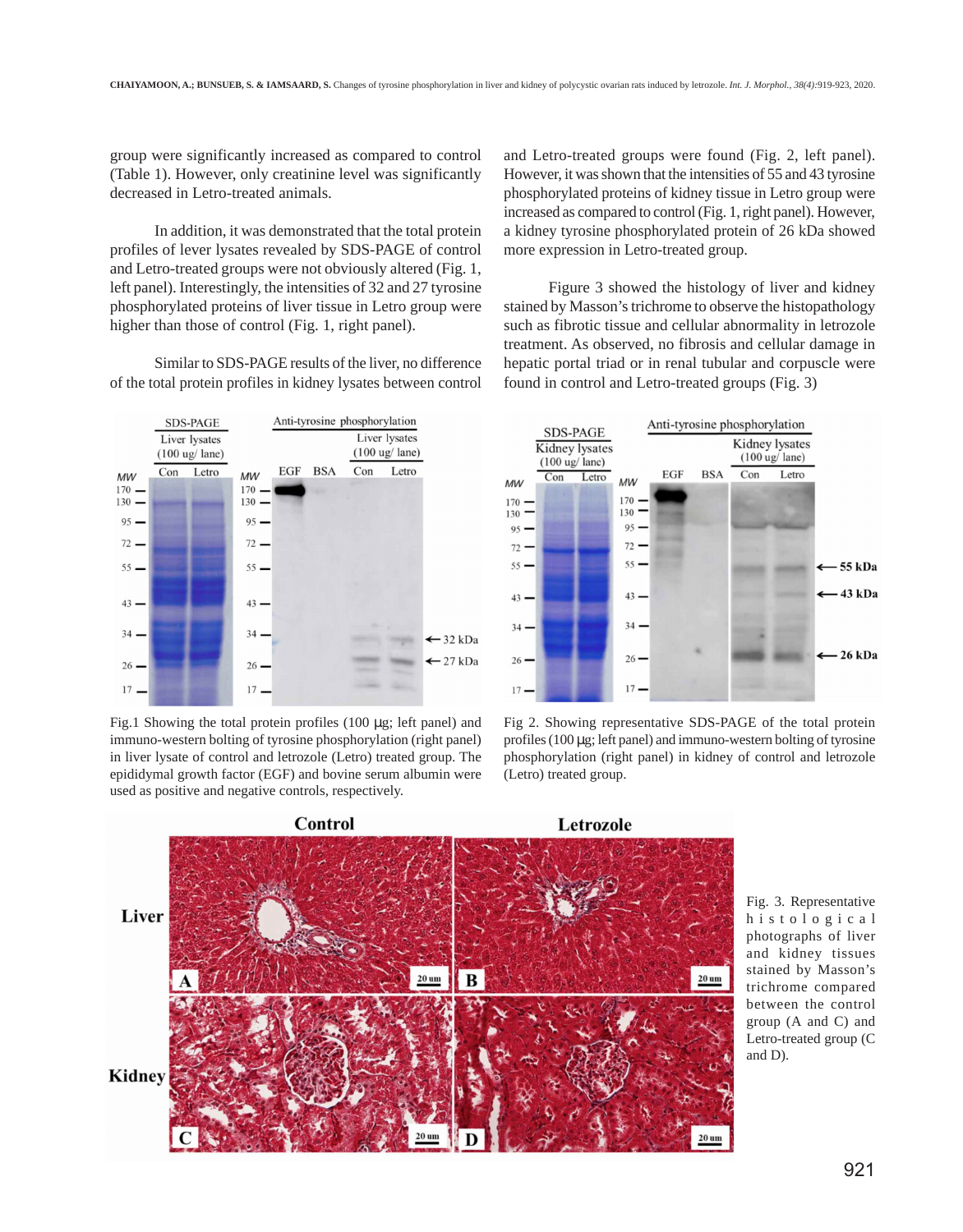## **DISCUSSION**

Herein, our results have shown that the treatment of letrozole (Letro, 1 mg/ KgBW) for consecutive 21 days) affected the most biochemical functions of blood serum. Such alterations indicate abnormality of liver and kidney functions although their histological structures were not obviously changed, including no fibrosis appearance. In fact, a dose of Letro used in this study is a common dose applied for polycystic ovarian syndrome (PCOS) induction (Kar, 2013; Palomba, 2015; Pandey *et al*., 2016; Tanbo *et al*., 2018). Indeed, the animals induced with Letro in our study show significant increase of androgen (testosterone) level and predominant polycystic follicles revealed by histology (data not shown). Therefore, it is difficult to explain whether Letro or consequence of PCOS by elevated androgen could directly affect the liver and kidney functions. Possibly, the dysfunctions of such vital organs may be caused from direct Letro interaction or excess androgen levels. Letro is known to be an aromatase inhibitor exhibiting anti-estrogenic activity which used as endocrine therapy for patients with breast cancer. Although associations between metabolic and liver adverse effects of Letro from previous works are still conflicting, our results and other have demonstrated the increase of serum lipid profiles including cholesterol, triglyceride, HDL, and LDL, respectively (Hewitt *et al*., 2004; Moro *et al*., 2010). This drug seemed not to affect the metabolic and lipid profiles in ovariectomized rats (Boutus *et al*., 2015) but it increased hepatic function parameters (Aydin *et al*., 2011). In contrast to our results, the long period of Letro treatment has been shown to have the lipid accumulation and hepatic steatosis in the liver (Hewitt *et al*.; Moro *et al*.). In the PCOS rats, we have demonstrated for the first time that Letro significantly increased the renal function parameters but did not change the uriniferous tubules. As previously reviewed, the gonadal dysfunctions are related to renal failure and liver diseases (Karagiannis & Harsoulis, 2005). Therefore, the increase of function parameters of liver and kidney induced by Letro might be caused from both aromatase inhibition and estrogenic impairment.

Tyrosine phosphorylation (TyrPho) is an essential process involved in many physiological mechanisms such as cellular signaling pathways. Particularly, the alterations of TyrPho proteins in reproductive system have been shown to be sensitive to cancer drug treatments (Iamsaard *et al*., 2014; Iamsaard *et al*., 2017; Sukhorum & Iamsaard, 2017; Iamsaard *et al*., 2018; Sawatpanich *et al*.; Chaichun *et al*., 2019; Tongpan *et al*.), diabetic mellitus (Yannasithinon & Iamsaard, 2009; Sampannang *et al*., 2018, 2019), and stress conditions (Arun *et al*., 2016a,b, 2018). Currently, it has been

reported that the decreased expression of a TyrPho protein in kidney induced by valproic acid, an antiepileptic drug, is associated with the increased malondialdehyde levels and renal vasodilation (Maneenin *et al*., 2019). Demonstrated for the first time, the expressions of many TyrPho proteins in liver and kidney of PCOS rats induced by Letro in this study were changed. It is possible that those proteins may play the important roles in regulation of functional factor parameters produced from liver and kidney. In conclusion, not only Letro can induce PCOS in rat model, it also alters the TyrPho protein in liver and kidney, resulting in increase of biochemical function parameters in blood serum.

**CHAIYAMOON, A.; BUNSUEB, S. & IAMSAARD, S.** Cambios de fosforilación de tirosina en hígado y riñón de ratas ováricas poliquísticas inducidas por letrozol. *Int. J. Morphol., 38 (4)*:919- 923, 2020.

**RESUMEN:** El letrozol (Letro) es un medicamento utilizado comúnmente para el tratamiento del cáncer de mama, debido a que puede disminuir el nivel de estrógeno. En animales de experimentación, el Letro se ha utilizado para inducir el modelo de síndrome de ovario poliquístico (PCOS). La fosforilación de tirosina (TyrPho) es un proceso esencial en diversas funciones biológicas, tanto en condiciones normales como anormales, especialmente en la reproducción. A pesar de informes que indican algunos efectos secundarios de Letro, no se han demostrado las alteraciones de TyrPho responsables de las funciones hepáticas y renales. En este estudio, el suero sanguíneo, el hígado y el riñón control y las ratas PCOS inducidas con Letro (por vía oral, 1 mg / KgBW) durante 21 días consecutivos se usaron para determinar los componentes bioquímicos del suero y para investigar la expresión de TyrPho usando análisis de transferencia Western. La histopatología de los tejidos se observó mediante la tinción tricrómica de Masson. Los resultados mostraron que Letro no afectó las estructuras histológicas, pero aumentó significativamente los niveles séricos de urea, colesterol, triglicéridos, HDL, LDL, ALT, AST y fosfatasa alcalina. Además, las expresiones de la proteína TyrPho de 32 y 27 kDas en el hígado y de 55 y 43 kDas en el riñón aumentaron mientras que en un riñón disminuyeron 26 kDa en comparación con el control. En conclusión, este estudio indicó que los cambios de las proteínas TyrPho en el hígado y los riñones inducidos con Letro se asociaron con sus funciones mediante la alteración de los niveles bioquímicos en suero.

**PALABRAS CLAVE: Letrozol; Fosforilación de tirosina; Hígado; Riñón; Ratas.**

### **REFERENCES**

Arun, S.; Burawat, J.; Sukhorum, W.; Sampannang, A.; Maneenin, C. & Iamsaard, S. Chronic restraint stress induces sperm acrosome reaction and changes in testicular tyrosine phosphorylated proteins in rats. *Int. J. Reprod. Biomed. (Yazd.), 14(7)*:443-52, 2016b.